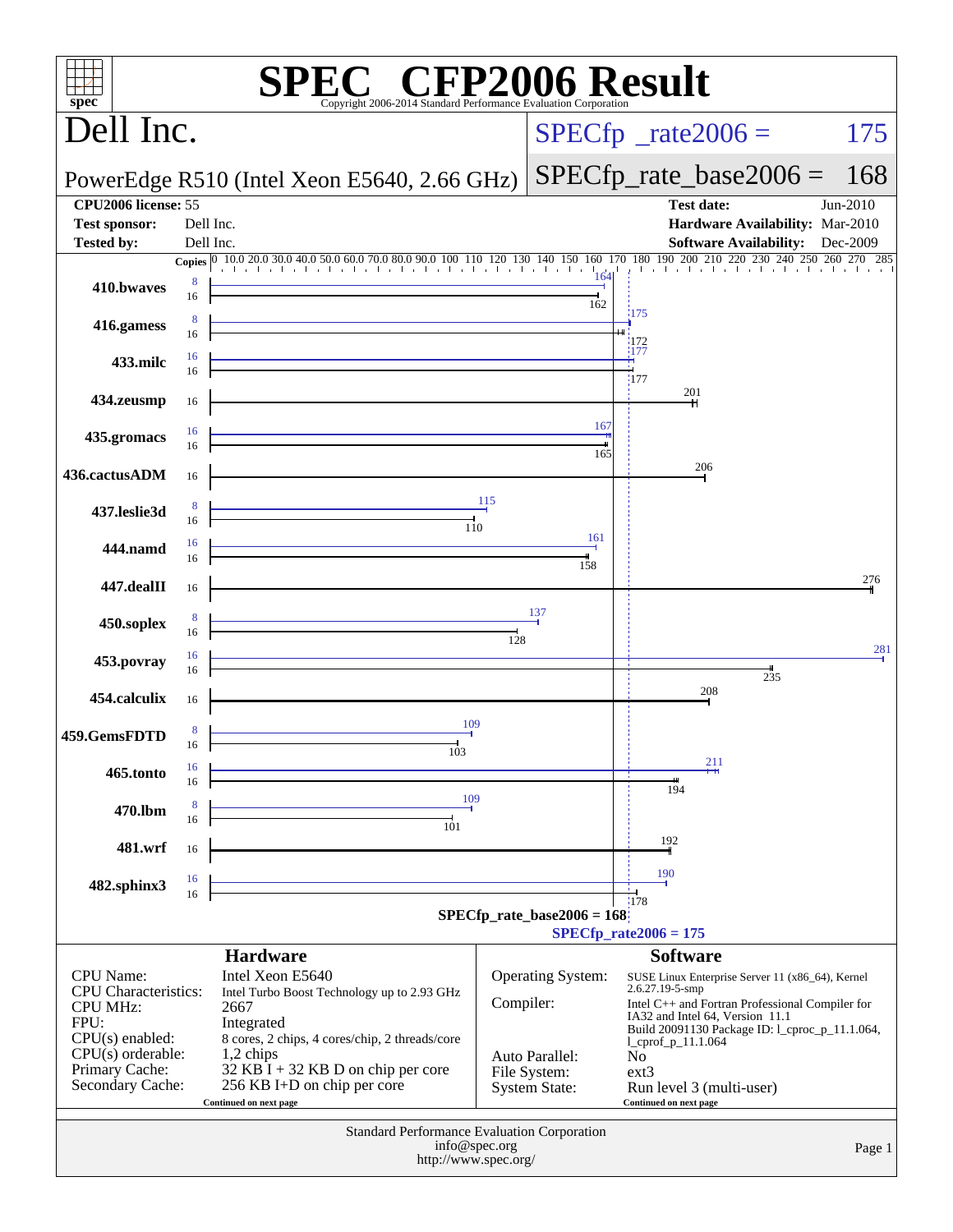

[482.sphinx3](http://www.spec.org/auto/cpu2006/Docs/482.sphinx3.html) 16 1754 178 **[1754](http://www.spec.org/auto/cpu2006/Docs/result-fields.html#Median) [178](http://www.spec.org/auto/cpu2006/Docs/result-fields.html#Median)** 1751 178 16 1637 190 **[1640](http://www.spec.org/auto/cpu2006/Docs/result-fields.html#Median) [190](http://www.spec.org/auto/cpu2006/Docs/result-fields.html#Median)** 1640 190 Results appear in the [order in which they were run.](http://www.spec.org/auto/cpu2006/Docs/result-fields.html#RunOrder) Bold underlined text [indicates a median measurement.](http://www.spec.org/auto/cpu2006/Docs/result-fields.html#Median)

[470.lbm](http://www.spec.org/auto/cpu2006/Docs/470.lbm.html) 16 2174 101 **[2176](http://www.spec.org/auto/cpu2006/Docs/result-fields.html#Median) [101](http://www.spec.org/auto/cpu2006/Docs/result-fields.html#Median)** 2178 101 8 1008 109 1010 109 **[1009](http://www.spec.org/auto/cpu2006/Docs/result-fields.html#Median) [109](http://www.spec.org/auto/cpu2006/Docs/result-fields.html#Median)** [481.wrf](http://www.spec.org/auto/cpu2006/Docs/481.wrf.html) 16 **[932](http://www.spec.org/auto/cpu2006/Docs/result-fields.html#Median) [192](http://www.spec.org/auto/cpu2006/Docs/result-fields.html#Median)** 933 191 931 192 16 **[932](http://www.spec.org/auto/cpu2006/Docs/result-fields.html#Median) [192](http://www.spec.org/auto/cpu2006/Docs/result-fields.html#Median)** 933 191 931 192

#### **[Submit Notes](http://www.spec.org/auto/cpu2006/Docs/result-fields.html#SubmitNotes)**

The config file option 'submit' was used. numactl was used to bind copies to the cores

#### **[Operating System Notes](http://www.spec.org/auto/cpu2006/Docs/result-fields.html#OperatingSystemNotes)**

'ulimit -s unlimited' was used to set the stacksize to unlimited prior to run

#### **[Platform Notes](http://www.spec.org/auto/cpu2006/Docs/result-fields.html#PlatformNotes)**

 BIOS Settings: Power Management = Maximum Performance (Default = Active Power Controller) Data Reuse = Disabled (Default = Enabled)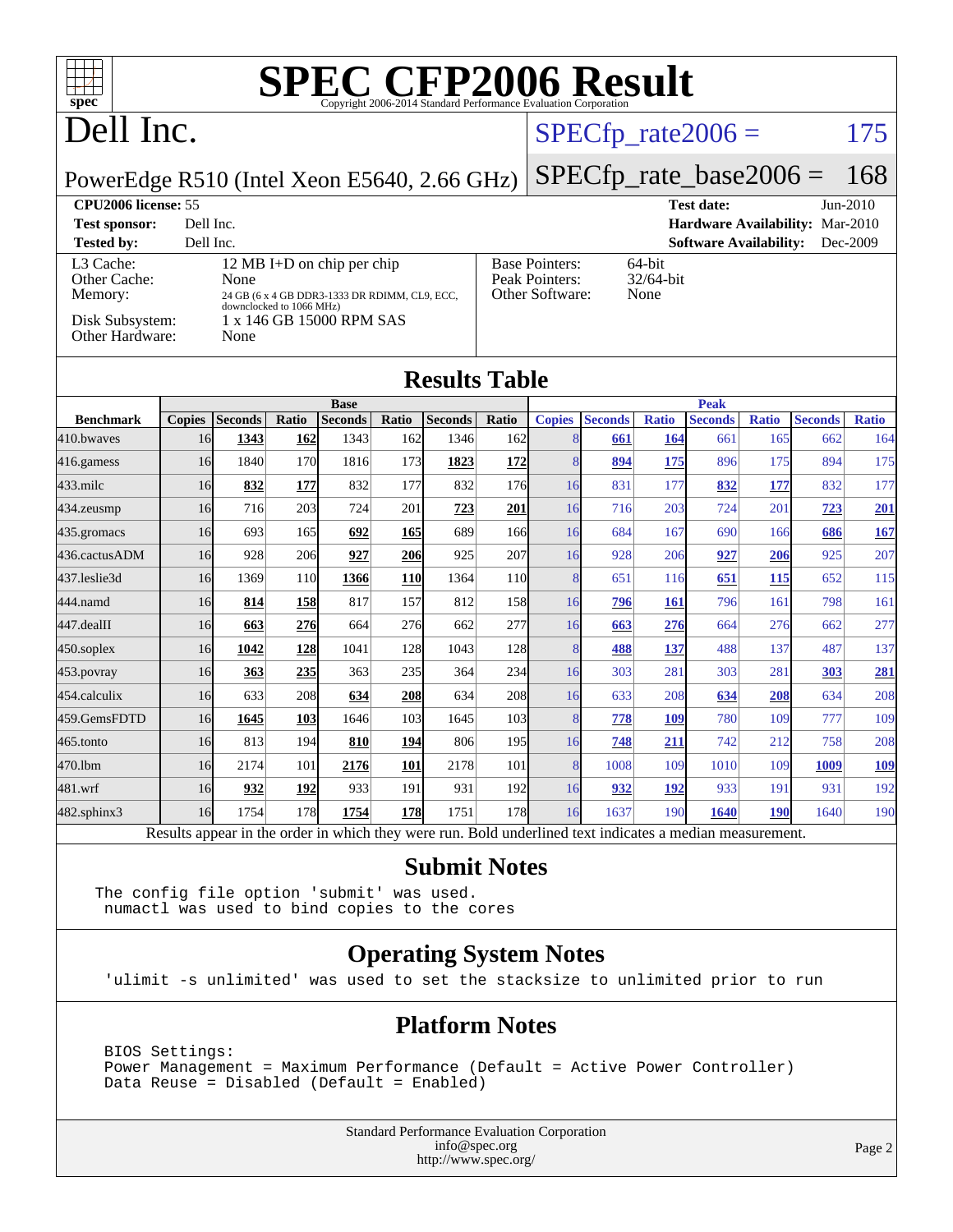

## Dell Inc.

 $SPECTp_rate2006 = 175$ 

PowerEdge R510 (Intel Xeon E5640, 2.66 GHz) [SPECfp\\_rate\\_base2006 =](http://www.spec.org/auto/cpu2006/Docs/result-fields.html#SPECfpratebase2006) 168

**[Tested by:](http://www.spec.org/auto/cpu2006/Docs/result-fields.html#Testedby)** Dell Inc. **[Software Availability:](http://www.spec.org/auto/cpu2006/Docs/result-fields.html#SoftwareAvailability)** Dec-2009

**[CPU2006 license:](http://www.spec.org/auto/cpu2006/Docs/result-fields.html#CPU2006license)** 55 **[Test date:](http://www.spec.org/auto/cpu2006/Docs/result-fields.html#Testdate)** Jun-2010 **[Test sponsor:](http://www.spec.org/auto/cpu2006/Docs/result-fields.html#Testsponsor)** Dell Inc. **[Hardware Availability:](http://www.spec.org/auto/cpu2006/Docs/result-fields.html#HardwareAvailability)** Mar-2010

#### **[General Notes](http://www.spec.org/auto/cpu2006/Docs/result-fields.html#GeneralNotes)**

 Binaries were compiled on SLES 10 with Binutils 2.18.50.0.7.20080502 The Dell PowerEdge R510 and the Bull NovaScale R450 F2 models are electronically equivalent. The results have been measured on a Dell PowerEdge R510 model.

#### **[Base Compiler Invocation](http://www.spec.org/auto/cpu2006/Docs/result-fields.html#BaseCompilerInvocation)**

 $C$  benchmarks:<br>icc  $-m64$ 

[C++ benchmarks:](http://www.spec.org/auto/cpu2006/Docs/result-fields.html#CXXbenchmarks) [icpc -m64](http://www.spec.org/cpu2006/results/res2010q3/cpu2006-20100913-13216.flags.html#user_CXXbase_intel_icpc_64bit_bedb90c1146cab66620883ef4f41a67e)

[Fortran benchmarks](http://www.spec.org/auto/cpu2006/Docs/result-fields.html#Fortranbenchmarks): [ifort -m64](http://www.spec.org/cpu2006/results/res2010q3/cpu2006-20100913-13216.flags.html#user_FCbase_intel_ifort_64bit_ee9d0fb25645d0210d97eb0527dcc06e)

[Benchmarks using both Fortran and C](http://www.spec.org/auto/cpu2006/Docs/result-fields.html#BenchmarksusingbothFortranandC):<br>icc -m64 ifort -m64  $-m64$  ifort  $-m64$ 

 $410 \text{ hwayes: } -$ DSPEC\_CPU\_LP64

#### **[Base Portability Flags](http://www.spec.org/auto/cpu2006/Docs/result-fields.html#BasePortabilityFlags)**

| TIU.UWAYCS. DUFBC CFU DFUT                   |                                                                |
|----------------------------------------------|----------------------------------------------------------------|
| 416.gamess: -DSPEC_CPU_LP64                  |                                                                |
| 433.milc: -DSPEC CPU LP64                    |                                                                |
| 434.zeusmp: -DSPEC_CPU_LP64                  |                                                                |
| 435.gromacs: -DSPEC_CPU_LP64 -nofor_main     |                                                                |
| 436.cactusADM: - DSPEC CPU LP64 - nofor main |                                                                |
| 437.leslie3d: -DSPEC CPU LP64                |                                                                |
| 444.namd: -DSPEC CPU LP64                    |                                                                |
| 447.dealII: -DSPEC CPU LP64                  |                                                                |
| 450.soplex: -DSPEC_CPU_LP64                  |                                                                |
| 453.povray: -DSPEC_CPU_LP64                  |                                                                |
| 454.calculix: -DSPEC CPU LP64 -nofor main    |                                                                |
| 459. GemsFDTD: - DSPEC CPU LP64              |                                                                |
| 465.tonto: - DSPEC CPU LP64                  |                                                                |
| 470.1bm: - DSPEC_CPU_LP64                    |                                                                |
|                                              | 481.wrf: -DSPEC_CPU_LP64 -DSPEC_CPU_CASE_FLAG -DSPEC_CPU_LINUX |
| 482.sphinx3: -DSPEC_CPU_LP64                 |                                                                |
|                                              |                                                                |

#### **[Base Optimization Flags](http://www.spec.org/auto/cpu2006/Docs/result-fields.html#BaseOptimizationFlags)**

[C benchmarks](http://www.spec.org/auto/cpu2006/Docs/result-fields.html#Cbenchmarks):

[-xSSE4.2](http://www.spec.org/cpu2006/results/res2010q3/cpu2006-20100913-13216.flags.html#user_CCbase_f-xSSE42_f91528193cf0b216347adb8b939d4107) [-ipo](http://www.spec.org/cpu2006/results/res2010q3/cpu2006-20100913-13216.flags.html#user_CCbase_f-ipo) [-O3](http://www.spec.org/cpu2006/results/res2010q3/cpu2006-20100913-13216.flags.html#user_CCbase_f-O3) [-no-prec-div](http://www.spec.org/cpu2006/results/res2010q3/cpu2006-20100913-13216.flags.html#user_CCbase_f-no-prec-div) [-static](http://www.spec.org/cpu2006/results/res2010q3/cpu2006-20100913-13216.flags.html#user_CCbase_f-static)

[C++ benchmarks:](http://www.spec.org/auto/cpu2006/Docs/result-fields.html#CXXbenchmarks) [-xSSE4.2](http://www.spec.org/cpu2006/results/res2010q3/cpu2006-20100913-13216.flags.html#user_CXXbase_f-xSSE42_f91528193cf0b216347adb8b939d4107) [-ipo](http://www.spec.org/cpu2006/results/res2010q3/cpu2006-20100913-13216.flags.html#user_CXXbase_f-ipo) [-O3](http://www.spec.org/cpu2006/results/res2010q3/cpu2006-20100913-13216.flags.html#user_CXXbase_f-O3) [-no-prec-div](http://www.spec.org/cpu2006/results/res2010q3/cpu2006-20100913-13216.flags.html#user_CXXbase_f-no-prec-div) [-static](http://www.spec.org/cpu2006/results/res2010q3/cpu2006-20100913-13216.flags.html#user_CXXbase_f-static)

Continued on next page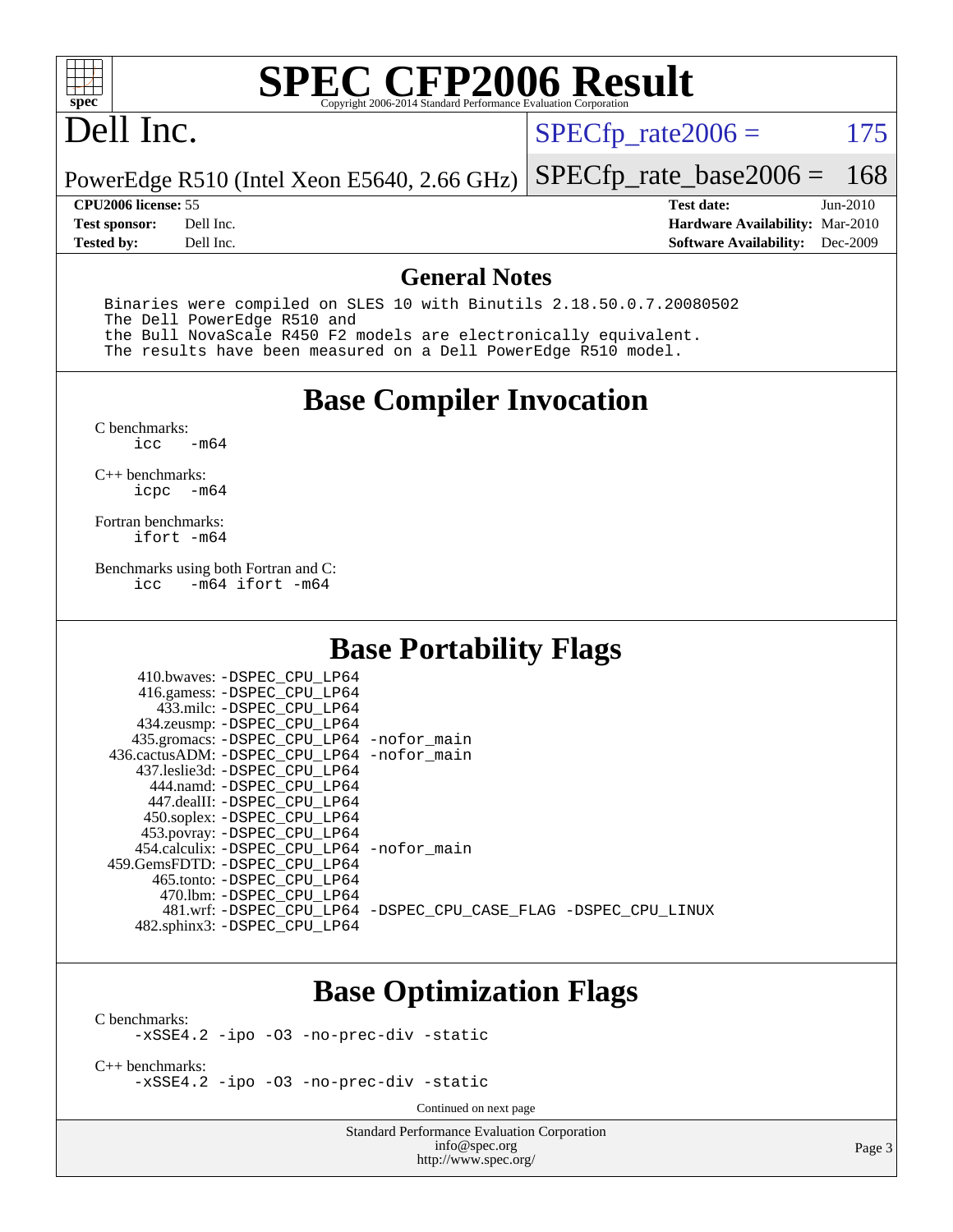

# Dell Inc.

 $SPECTp_rate2006 = 175$ 

PowerEdge R510 (Intel Xeon E5640, 2.66 GHz) [SPECfp\\_rate\\_base2006 =](http://www.spec.org/auto/cpu2006/Docs/result-fields.html#SPECfpratebase2006) 168

**[CPU2006 license:](http://www.spec.org/auto/cpu2006/Docs/result-fields.html#CPU2006license)** 55 **[Test date:](http://www.spec.org/auto/cpu2006/Docs/result-fields.html#Testdate)** Jun-2010 **[Test sponsor:](http://www.spec.org/auto/cpu2006/Docs/result-fields.html#Testsponsor)** Dell Inc. **[Hardware Availability:](http://www.spec.org/auto/cpu2006/Docs/result-fields.html#HardwareAvailability)** Mar-2010 **[Tested by:](http://www.spec.org/auto/cpu2006/Docs/result-fields.html#Testedby)** Dell Inc. **[Software Availability:](http://www.spec.org/auto/cpu2006/Docs/result-fields.html#SoftwareAvailability)** Dec-2009

### **[Base Optimization Flags \(Continued\)](http://www.spec.org/auto/cpu2006/Docs/result-fields.html#BaseOptimizationFlags)**

[Fortran benchmarks](http://www.spec.org/auto/cpu2006/Docs/result-fields.html#Fortranbenchmarks): [-xSSE4.2](http://www.spec.org/cpu2006/results/res2010q3/cpu2006-20100913-13216.flags.html#user_FCbase_f-xSSE42_f91528193cf0b216347adb8b939d4107) [-ipo](http://www.spec.org/cpu2006/results/res2010q3/cpu2006-20100913-13216.flags.html#user_FCbase_f-ipo) [-O3](http://www.spec.org/cpu2006/results/res2010q3/cpu2006-20100913-13216.flags.html#user_FCbase_f-O3) [-no-prec-div](http://www.spec.org/cpu2006/results/res2010q3/cpu2006-20100913-13216.flags.html#user_FCbase_f-no-prec-div) [-static](http://www.spec.org/cpu2006/results/res2010q3/cpu2006-20100913-13216.flags.html#user_FCbase_f-static)

[Benchmarks using both Fortran and C](http://www.spec.org/auto/cpu2006/Docs/result-fields.html#BenchmarksusingbothFortranandC): [-xSSE4.2](http://www.spec.org/cpu2006/results/res2010q3/cpu2006-20100913-13216.flags.html#user_CC_FCbase_f-xSSE42_f91528193cf0b216347adb8b939d4107) [-ipo](http://www.spec.org/cpu2006/results/res2010q3/cpu2006-20100913-13216.flags.html#user_CC_FCbase_f-ipo) [-O3](http://www.spec.org/cpu2006/results/res2010q3/cpu2006-20100913-13216.flags.html#user_CC_FCbase_f-O3) [-no-prec-div](http://www.spec.org/cpu2006/results/res2010q3/cpu2006-20100913-13216.flags.html#user_CC_FCbase_f-no-prec-div) [-static](http://www.spec.org/cpu2006/results/res2010q3/cpu2006-20100913-13216.flags.html#user_CC_FCbase_f-static)

**[Peak Compiler Invocation](http://www.spec.org/auto/cpu2006/Docs/result-fields.html#PeakCompilerInvocation)**

[C benchmarks \(except as noted below\)](http://www.spec.org/auto/cpu2006/Docs/result-fields.html#Cbenchmarksexceptasnotedbelow):  $\text{icc}$  -m64

482.sphinx3: [icc -m32](http://www.spec.org/cpu2006/results/res2010q3/cpu2006-20100913-13216.flags.html#user_peakCCLD482_sphinx3_intel_icc_32bit_a6a621f8d50482236b970c6ac5f55f93)

[C++ benchmarks \(except as noted below\):](http://www.spec.org/auto/cpu2006/Docs/result-fields.html#CXXbenchmarksexceptasnotedbelow) [icpc -m64](http://www.spec.org/cpu2006/results/res2010q3/cpu2006-20100913-13216.flags.html#user_CXXpeak_intel_icpc_64bit_bedb90c1146cab66620883ef4f41a67e)

450.soplex: [icpc -m32](http://www.spec.org/cpu2006/results/res2010q3/cpu2006-20100913-13216.flags.html#user_peakCXXLD450_soplex_intel_icpc_32bit_4e5a5ef1a53fd332b3c49e69c3330699)

[Fortran benchmarks](http://www.spec.org/auto/cpu2006/Docs/result-fields.html#Fortranbenchmarks): [ifort -m64](http://www.spec.org/cpu2006/results/res2010q3/cpu2006-20100913-13216.flags.html#user_FCpeak_intel_ifort_64bit_ee9d0fb25645d0210d97eb0527dcc06e)

[Benchmarks using both Fortran and C](http://www.spec.org/auto/cpu2006/Docs/result-fields.html#BenchmarksusingbothFortranandC): [icc -m64](http://www.spec.org/cpu2006/results/res2010q3/cpu2006-20100913-13216.flags.html#user_CC_FCpeak_intel_icc_64bit_0b7121f5ab7cfabee23d88897260401c) [ifort -m64](http://www.spec.org/cpu2006/results/res2010q3/cpu2006-20100913-13216.flags.html#user_CC_FCpeak_intel_ifort_64bit_ee9d0fb25645d0210d97eb0527dcc06e)

#### **[Peak Portability Flags](http://www.spec.org/auto/cpu2006/Docs/result-fields.html#PeakPortabilityFlags)**

| 410.bwaves: -DSPEC CPU LP64                |                                                                |
|--------------------------------------------|----------------------------------------------------------------|
| 416.gamess: -DSPEC CPU LP64                |                                                                |
| 433.milc: -DSPEC CPU LP64                  |                                                                |
| 434.zeusmp: -DSPEC_CPU_LP64                |                                                                |
| 435.gromacs: -DSPEC_CPU_LP64 -nofor_main   |                                                                |
| 436.cactusADM: -DSPEC CPU LP64 -nofor main |                                                                |
| 437.leslie3d: -DSPEC CPU LP64              |                                                                |
| 444.namd: -DSPEC CPU LP64                  |                                                                |
| 447.dealII: -DSPEC CPU LP64                |                                                                |
| 453.povray: -DSPEC_CPU_LP64                |                                                                |
| 454.calculix: -DSPEC_CPU_LP64 -nofor_main  |                                                                |
| 459.GemsFDTD: -DSPEC CPU LP64              |                                                                |
| 465.tonto: -DSPEC CPU LP64                 |                                                                |
| 470.1bm: -DSPEC CPU LP64                   |                                                                |
|                                            | 481.wrf: -DSPEC_CPU_LP64 -DSPEC_CPU_CASE_FLAG -DSPEC_CPU_LINUX |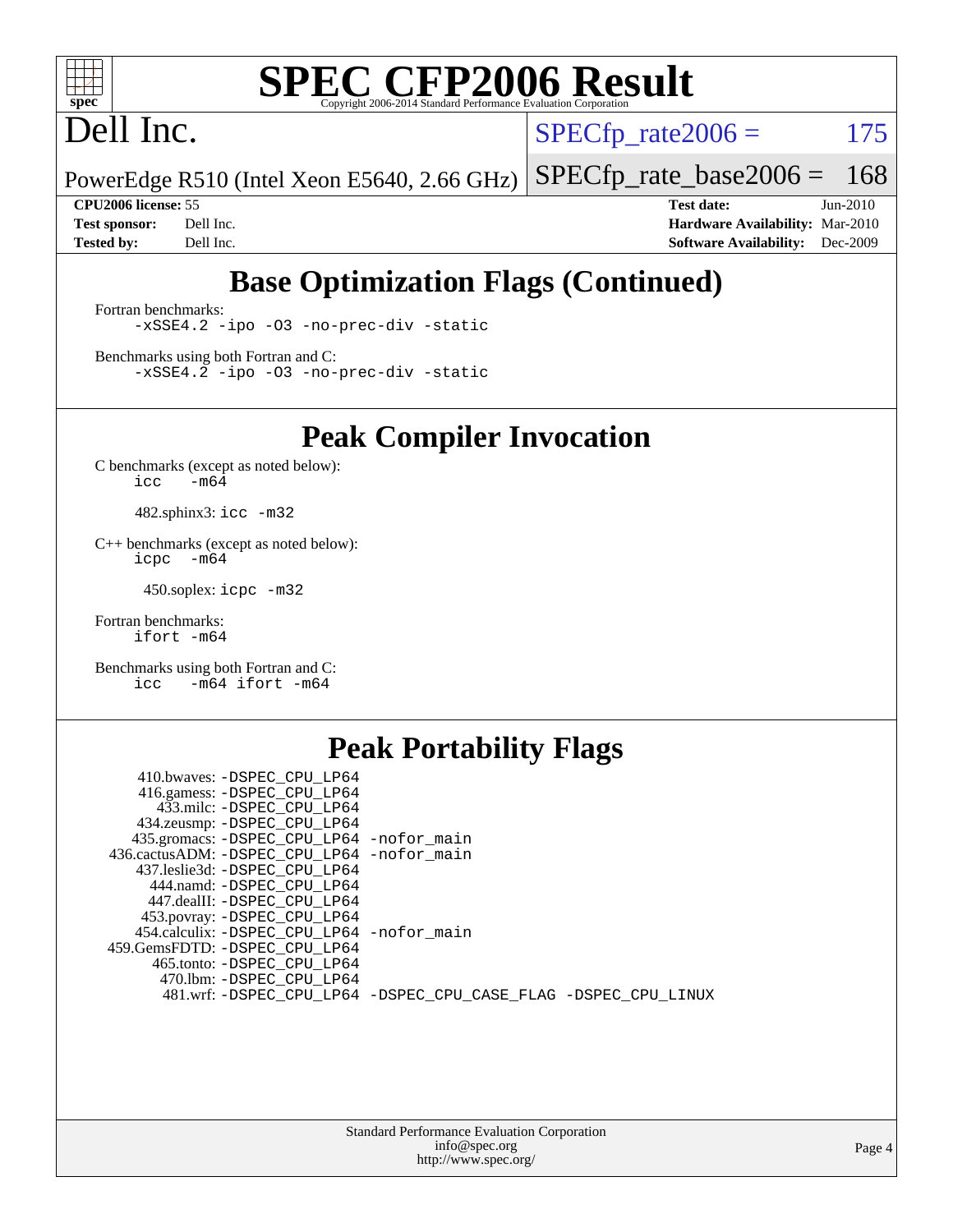

# Dell Inc.

 $SPECTp\_rate2006 = 175$ 

PowerEdge R510 (Intel Xeon E5640, 2.66 GHz) [SPECfp\\_rate\\_base2006 =](http://www.spec.org/auto/cpu2006/Docs/result-fields.html#SPECfpratebase2006) 168

**[CPU2006 license:](http://www.spec.org/auto/cpu2006/Docs/result-fields.html#CPU2006license)** 55 **[Test date:](http://www.spec.org/auto/cpu2006/Docs/result-fields.html#Testdate)** Jun-2010 **[Test sponsor:](http://www.spec.org/auto/cpu2006/Docs/result-fields.html#Testsponsor)** Dell Inc. **[Hardware Availability:](http://www.spec.org/auto/cpu2006/Docs/result-fields.html#HardwareAvailability)** Mar-2010 **[Tested by:](http://www.spec.org/auto/cpu2006/Docs/result-fields.html#Testedby)** Dell Inc. **[Software Availability:](http://www.spec.org/auto/cpu2006/Docs/result-fields.html#SoftwareAvailability)** Dec-2009

### **[Peak Optimization Flags](http://www.spec.org/auto/cpu2006/Docs/result-fields.html#PeakOptimizationFlags)**

#### [C benchmarks](http://www.spec.org/auto/cpu2006/Docs/result-fields.html#Cbenchmarks):

 433.milc: [-xSSE4.2](http://www.spec.org/cpu2006/results/res2010q3/cpu2006-20100913-13216.flags.html#user_peakPASS2_CFLAGSPASS2_LDFLAGS433_milc_f-xSSE42_f91528193cf0b216347adb8b939d4107)(pass 2) [-prof-gen](http://www.spec.org/cpu2006/results/res2010q3/cpu2006-20100913-13216.flags.html#user_peakPASS1_CFLAGSPASS1_LDFLAGS433_milc_prof_gen_e43856698f6ca7b7e442dfd80e94a8fc)(pass 1) [-ipo](http://www.spec.org/cpu2006/results/res2010q3/cpu2006-20100913-13216.flags.html#user_peakPASS2_CFLAGSPASS2_LDFLAGS433_milc_f-ipo)(pass 2) [-O3](http://www.spec.org/cpu2006/results/res2010q3/cpu2006-20100913-13216.flags.html#user_peakPASS2_CFLAGSPASS2_LDFLAGS433_milc_f-O3)(pass 2) [-no-prec-div](http://www.spec.org/cpu2006/results/res2010q3/cpu2006-20100913-13216.flags.html#user_peakPASS2_CFLAGSPASS2_LDFLAGS433_milc_f-no-prec-div)(pass 2) [-static](http://www.spec.org/cpu2006/results/res2010q3/cpu2006-20100913-13216.flags.html#user_peakPASS2_CFLAGSPASS2_LDFLAGS433_milc_f-static)(pass 2) [-prof-use](http://www.spec.org/cpu2006/results/res2010q3/cpu2006-20100913-13216.flags.html#user_peakPASS2_CFLAGSPASS2_LDFLAGS433_milc_prof_use_bccf7792157ff70d64e32fe3e1250b55)(pass 2) [-fno-alias](http://www.spec.org/cpu2006/results/res2010q3/cpu2006-20100913-13216.flags.html#user_peakOPTIMIZE433_milc_f-no-alias_694e77f6c5a51e658e82ccff53a9e63a) [-opt-prefetch](http://www.spec.org/cpu2006/results/res2010q3/cpu2006-20100913-13216.flags.html#user_peakOPTIMIZE433_milc_f-opt-prefetch) 470.1bm:  $-xSSE4$ . 2(pass 2)  $-prof-gen(pass 1) -ipo(pass 2) -O3(pass 2)$  $-prof-gen(pass 1) -ipo(pass 2) -O3(pass 2)$  $-prof-gen(pass 1) -ipo(pass 2) -O3(pass 2)$  $-prof-gen(pass 1) -ipo(pass 2) -O3(pass 2)$  $-prof-gen(pass 1) -ipo(pass 2) -O3(pass 2)$  $-prof-gen(pass 1) -ipo(pass 2) -O3(pass 2)$ [-no-prec-div](http://www.spec.org/cpu2006/results/res2010q3/cpu2006-20100913-13216.flags.html#user_peakPASS2_CFLAGSPASS2_LDFLAGS470_lbm_f-no-prec-div)(pass 2) [-static](http://www.spec.org/cpu2006/results/res2010q3/cpu2006-20100913-13216.flags.html#user_peakPASS2_CFLAGSPASS2_LDFLAGS470_lbm_f-static)(pass 2) [-prof-use](http://www.spec.org/cpu2006/results/res2010q3/cpu2006-20100913-13216.flags.html#user_peakPASS2_CFLAGSPASS2_LDFLAGS470_lbm_prof_use_bccf7792157ff70d64e32fe3e1250b55)(pass 2) [-opt-malloc-options=3](http://www.spec.org/cpu2006/results/res2010q3/cpu2006-20100913-13216.flags.html#user_peakOPTIMIZE470_lbm_f-opt-malloc-options_13ab9b803cf986b4ee62f0a5998c2238) [-ansi-alias](http://www.spec.org/cpu2006/results/res2010q3/cpu2006-20100913-13216.flags.html#user_peakOPTIMIZE470_lbm_f-ansi-alias) [-auto-ilp32](http://www.spec.org/cpu2006/results/res2010q3/cpu2006-20100913-13216.flags.html#user_peakCOPTIMIZE470_lbm_f-auto-ilp32) 482.sphinx3: [-xSSE4.2](http://www.spec.org/cpu2006/results/res2010q3/cpu2006-20100913-13216.flags.html#user_peakOPTIMIZE482_sphinx3_f-xSSE42_f91528193cf0b216347adb8b939d4107) [-ipo](http://www.spec.org/cpu2006/results/res2010q3/cpu2006-20100913-13216.flags.html#user_peakOPTIMIZE482_sphinx3_f-ipo) [-O3](http://www.spec.org/cpu2006/results/res2010q3/cpu2006-20100913-13216.flags.html#user_peakOPTIMIZE482_sphinx3_f-O3) [-no-prec-div](http://www.spec.org/cpu2006/results/res2010q3/cpu2006-20100913-13216.flags.html#user_peakOPTIMIZE482_sphinx3_f-no-prec-div) [-static](http://www.spec.org/cpu2006/results/res2010q3/cpu2006-20100913-13216.flags.html#user_peakOPTIMIZE482_sphinx3_f-static) [-unroll2](http://www.spec.org/cpu2006/results/res2010q3/cpu2006-20100913-13216.flags.html#user_peakCOPTIMIZE482_sphinx3_f-unroll_784dae83bebfb236979b41d2422d7ec2) [C++ benchmarks:](http://www.spec.org/auto/cpu2006/Docs/result-fields.html#CXXbenchmarks) 444.namd: [-xSSE4.2](http://www.spec.org/cpu2006/results/res2010q3/cpu2006-20100913-13216.flags.html#user_peakPASS2_CXXFLAGSPASS2_LDFLAGS444_namd_f-xSSE42_f91528193cf0b216347adb8b939d4107)(pass 2) [-prof-gen](http://www.spec.org/cpu2006/results/res2010q3/cpu2006-20100913-13216.flags.html#user_peakPASS1_CXXFLAGSPASS1_LDFLAGS444_namd_prof_gen_e43856698f6ca7b7e442dfd80e94a8fc)(pass 1) [-ipo](http://www.spec.org/cpu2006/results/res2010q3/cpu2006-20100913-13216.flags.html#user_peakPASS2_CXXFLAGSPASS2_LDFLAGS444_namd_f-ipo)(pass 2) [-O3](http://www.spec.org/cpu2006/results/res2010q3/cpu2006-20100913-13216.flags.html#user_peakPASS2_CXXFLAGSPASS2_LDFLAGS444_namd_f-O3)(pass 2) [-no-prec-div](http://www.spec.org/cpu2006/results/res2010q3/cpu2006-20100913-13216.flags.html#user_peakPASS2_CXXFLAGSPASS2_LDFLAGS444_namd_f-no-prec-div)(pass 2) [-static](http://www.spec.org/cpu2006/results/res2010q3/cpu2006-20100913-13216.flags.html#user_peakPASS2_CXXFLAGSPASS2_LDFLAGS444_namd_f-static)(pass 2) [-prof-use](http://www.spec.org/cpu2006/results/res2010q3/cpu2006-20100913-13216.flags.html#user_peakPASS2_CXXFLAGSPASS2_LDFLAGS444_namd_prof_use_bccf7792157ff70d64e32fe3e1250b55)(pass 2) [-fno-alias](http://www.spec.org/cpu2006/results/res2010q3/cpu2006-20100913-13216.flags.html#user_peakCXXOPTIMIZE444_namd_f-no-alias_694e77f6c5a51e658e82ccff53a9e63a) [-auto-ilp32](http://www.spec.org/cpu2006/results/res2010q3/cpu2006-20100913-13216.flags.html#user_peakCXXOPTIMIZE444_namd_f-auto-ilp32) 447.dealII: basepeak = yes 450.soplex: [-xSSE4.2](http://www.spec.org/cpu2006/results/res2010q3/cpu2006-20100913-13216.flags.html#user_peakPASS2_CXXFLAGSPASS2_LDFLAGS450_soplex_f-xSSE42_f91528193cf0b216347adb8b939d4107)(pass 2) [-prof-gen](http://www.spec.org/cpu2006/results/res2010q3/cpu2006-20100913-13216.flags.html#user_peakPASS1_CXXFLAGSPASS1_LDFLAGS450_soplex_prof_gen_e43856698f6ca7b7e442dfd80e94a8fc)(pass 1) [-ipo](http://www.spec.org/cpu2006/results/res2010q3/cpu2006-20100913-13216.flags.html#user_peakPASS2_CXXFLAGSPASS2_LDFLAGS450_soplex_f-ipo)(pass 2) [-O3](http://www.spec.org/cpu2006/results/res2010q3/cpu2006-20100913-13216.flags.html#user_peakPASS2_CXXFLAGSPASS2_LDFLAGS450_soplex_f-O3)(pass 2) [-no-prec-div](http://www.spec.org/cpu2006/results/res2010q3/cpu2006-20100913-13216.flags.html#user_peakPASS2_CXXFLAGSPASS2_LDFLAGS450_soplex_f-no-prec-div)(pass 2) [-static](http://www.spec.org/cpu2006/results/res2010q3/cpu2006-20100913-13216.flags.html#user_peakPASS2_CXXFLAGSPASS2_LDFLAGS450_soplex_f-static)(pass 2) [-prof-use](http://www.spec.org/cpu2006/results/res2010q3/cpu2006-20100913-13216.flags.html#user_peakPASS2_CXXFLAGSPASS2_LDFLAGS450_soplex_prof_use_bccf7792157ff70d64e32fe3e1250b55)(pass 2) [-opt-malloc-options=3](http://www.spec.org/cpu2006/results/res2010q3/cpu2006-20100913-13216.flags.html#user_peakOPTIMIZE450_soplex_f-opt-malloc-options_13ab9b803cf986b4ee62f0a5998c2238) 453.povray: [-xSSE4.2](http://www.spec.org/cpu2006/results/res2010q3/cpu2006-20100913-13216.flags.html#user_peakPASS2_CXXFLAGSPASS2_LDFLAGS453_povray_f-xSSE42_f91528193cf0b216347adb8b939d4107)(pass 2) [-prof-gen](http://www.spec.org/cpu2006/results/res2010q3/cpu2006-20100913-13216.flags.html#user_peakPASS1_CXXFLAGSPASS1_LDFLAGS453_povray_prof_gen_e43856698f6ca7b7e442dfd80e94a8fc)(pass 1) [-ipo](http://www.spec.org/cpu2006/results/res2010q3/cpu2006-20100913-13216.flags.html#user_peakPASS2_CXXFLAGSPASS2_LDFLAGS453_povray_f-ipo)(pass 2) [-O3](http://www.spec.org/cpu2006/results/res2010q3/cpu2006-20100913-13216.flags.html#user_peakPASS2_CXXFLAGSPASS2_LDFLAGS453_povray_f-O3)(pass 2) [-no-prec-div](http://www.spec.org/cpu2006/results/res2010q3/cpu2006-20100913-13216.flags.html#user_peakPASS2_CXXFLAGSPASS2_LDFLAGS453_povray_f-no-prec-div)(pass 2) [-static](http://www.spec.org/cpu2006/results/res2010q3/cpu2006-20100913-13216.flags.html#user_peakPASS2_CXXFLAGSPASS2_LDFLAGS453_povray_f-static)(pass 2) [-prof-use](http://www.spec.org/cpu2006/results/res2010q3/cpu2006-20100913-13216.flags.html#user_peakPASS2_CXXFLAGSPASS2_LDFLAGS453_povray_prof_use_bccf7792157ff70d64e32fe3e1250b55)(pass 2) [-unroll4](http://www.spec.org/cpu2006/results/res2010q3/cpu2006-20100913-13216.flags.html#user_peakCXXOPTIMIZE453_povray_f-unroll_4e5e4ed65b7fd20bdcd365bec371b81f) [-ansi-alias](http://www.spec.org/cpu2006/results/res2010q3/cpu2006-20100913-13216.flags.html#user_peakCXXOPTIMIZE453_povray_f-ansi-alias) [Fortran benchmarks](http://www.spec.org/auto/cpu2006/Docs/result-fields.html#Fortranbenchmarks): 410.bwaves: [-xSSE4.2](http://www.spec.org/cpu2006/results/res2010q3/cpu2006-20100913-13216.flags.html#user_peakOPTIMIZE410_bwaves_f-xSSE42_f91528193cf0b216347adb8b939d4107) [-ipo](http://www.spec.org/cpu2006/results/res2010q3/cpu2006-20100913-13216.flags.html#user_peakOPTIMIZE410_bwaves_f-ipo) [-O3](http://www.spec.org/cpu2006/results/res2010q3/cpu2006-20100913-13216.flags.html#user_peakOPTIMIZE410_bwaves_f-O3) [-no-prec-div](http://www.spec.org/cpu2006/results/res2010q3/cpu2006-20100913-13216.flags.html#user_peakOPTIMIZE410_bwaves_f-no-prec-div) [-static](http://www.spec.org/cpu2006/results/res2010q3/cpu2006-20100913-13216.flags.html#user_peakOPTIMIZE410_bwaves_f-static) [-opt-prefetch](http://www.spec.org/cpu2006/results/res2010q3/cpu2006-20100913-13216.flags.html#user_peakOPTIMIZE410_bwaves_f-opt-prefetch)  $416$ .gamess:  $-xSSE4$ .  $2(pass 2)$  -prof-qen(pass 1) [-ipo](http://www.spec.org/cpu2006/results/res2010q3/cpu2006-20100913-13216.flags.html#user_peakPASS2_FFLAGSPASS2_LDFLAGS416_gamess_f-ipo)(pass 2) -03(pass 2) [-no-prec-div](http://www.spec.org/cpu2006/results/res2010q3/cpu2006-20100913-13216.flags.html#user_peakPASS2_FFLAGSPASS2_LDFLAGS416_gamess_f-no-prec-div)(pass 2) [-static](http://www.spec.org/cpu2006/results/res2010q3/cpu2006-20100913-13216.flags.html#user_peakPASS2_FFLAGSPASS2_LDFLAGS416_gamess_f-static)(pass 2) [-prof-use](http://www.spec.org/cpu2006/results/res2010q3/cpu2006-20100913-13216.flags.html#user_peakPASS2_FFLAGSPASS2_LDFLAGS416_gamess_prof_use_bccf7792157ff70d64e32fe3e1250b55)(pass 2) [-unroll2](http://www.spec.org/cpu2006/results/res2010q3/cpu2006-20100913-13216.flags.html#user_peakOPTIMIZE416_gamess_f-unroll_784dae83bebfb236979b41d2422d7ec2) [-Ob0](http://www.spec.org/cpu2006/results/res2010q3/cpu2006-20100913-13216.flags.html#user_peakOPTIMIZE416_gamess_f-Ob_n_fbe6f6428adb7d4b74b1e99bb2444c2d) [-ansi-alias](http://www.spec.org/cpu2006/results/res2010q3/cpu2006-20100913-13216.flags.html#user_peakOPTIMIZE416_gamess_f-ansi-alias) [-scalar-rep-](http://www.spec.org/cpu2006/results/res2010q3/cpu2006-20100913-13216.flags.html#user_peakOPTIMIZE416_gamess_f-disablescalarrep_abbcad04450fb118e4809c81d83c8a1d) 434.zeusmp: basepeak = yes 437.leslie3d: [-xSSE4.2](http://www.spec.org/cpu2006/results/res2010q3/cpu2006-20100913-13216.flags.html#user_peakOPTIMIZE437_leslie3d_f-xSSE42_f91528193cf0b216347adb8b939d4107) [-ipo](http://www.spec.org/cpu2006/results/res2010q3/cpu2006-20100913-13216.flags.html#user_peakOPTIMIZE437_leslie3d_f-ipo) [-O3](http://www.spec.org/cpu2006/results/res2010q3/cpu2006-20100913-13216.flags.html#user_peakOPTIMIZE437_leslie3d_f-O3) [-no-prec-div](http://www.spec.org/cpu2006/results/res2010q3/cpu2006-20100913-13216.flags.html#user_peakOPTIMIZE437_leslie3d_f-no-prec-div) [-static](http://www.spec.org/cpu2006/results/res2010q3/cpu2006-20100913-13216.flags.html#user_peakOPTIMIZE437_leslie3d_f-static) 459.GemsFDTD: [-xSSE4.2](http://www.spec.org/cpu2006/results/res2010q3/cpu2006-20100913-13216.flags.html#user_peakPASS2_FFLAGSPASS2_LDFLAGS459_GemsFDTD_f-xSSE42_f91528193cf0b216347adb8b939d4107)(pass 2) [-prof-gen](http://www.spec.org/cpu2006/results/res2010q3/cpu2006-20100913-13216.flags.html#user_peakPASS1_FFLAGSPASS1_LDFLAGS459_GemsFDTD_prof_gen_e43856698f6ca7b7e442dfd80e94a8fc)(pass 1) [-ipo](http://www.spec.org/cpu2006/results/res2010q3/cpu2006-20100913-13216.flags.html#user_peakPASS2_FFLAGSPASS2_LDFLAGS459_GemsFDTD_f-ipo)(pass 2) [-O3](http://www.spec.org/cpu2006/results/res2010q3/cpu2006-20100913-13216.flags.html#user_peakPASS2_FFLAGSPASS2_LDFLAGS459_GemsFDTD_f-O3)(pass 2) [-no-prec-div](http://www.spec.org/cpu2006/results/res2010q3/cpu2006-20100913-13216.flags.html#user_peakPASS2_FFLAGSPASS2_LDFLAGS459_GemsFDTD_f-no-prec-div)(pass 2) [-static](http://www.spec.org/cpu2006/results/res2010q3/cpu2006-20100913-13216.flags.html#user_peakPASS2_FFLAGSPASS2_LDFLAGS459_GemsFDTD_f-static)(pass 2) [-prof-use](http://www.spec.org/cpu2006/results/res2010q3/cpu2006-20100913-13216.flags.html#user_peakPASS2_FFLAGSPASS2_LDFLAGS459_GemsFDTD_prof_use_bccf7792157ff70d64e32fe3e1250b55)(pass 2) [-unroll2](http://www.spec.org/cpu2006/results/res2010q3/cpu2006-20100913-13216.flags.html#user_peakOPTIMIZE459_GemsFDTD_f-unroll_784dae83bebfb236979b41d2422d7ec2) [-Ob0](http://www.spec.org/cpu2006/results/res2010q3/cpu2006-20100913-13216.flags.html#user_peakOPTIMIZE459_GemsFDTD_f-Ob_n_fbe6f6428adb7d4b74b1e99bb2444c2d)  $465$ .tonto:  $-xSSE4$ .  $2(pass 2)$  [-prof-gen](http://www.spec.org/cpu2006/results/res2010q3/cpu2006-20100913-13216.flags.html#user_peakPASS1_FFLAGSPASS1_LDFLAGS465_tonto_prof_gen_e43856698f6ca7b7e442dfd80e94a8fc)(pass 1) [-ipo](http://www.spec.org/cpu2006/results/res2010q3/cpu2006-20100913-13216.flags.html#user_peakPASS2_FFLAGSPASS2_LDFLAGS465_tonto_f-ipo)(pass 2) [-O3](http://www.spec.org/cpu2006/results/res2010q3/cpu2006-20100913-13216.flags.html#user_peakPASS2_FFLAGSPASS2_LDFLAGS465_tonto_f-O3)(pass 2) [-no-prec-div](http://www.spec.org/cpu2006/results/res2010q3/cpu2006-20100913-13216.flags.html#user_peakPASS2_FFLAGSPASS2_LDFLAGS465_tonto_f-no-prec-div)(pass 2) [-static](http://www.spec.org/cpu2006/results/res2010q3/cpu2006-20100913-13216.flags.html#user_peakPASS2_FFLAGSPASS2_LDFLAGS465_tonto_f-static)(pass 2) [-prof-use](http://www.spec.org/cpu2006/results/res2010q3/cpu2006-20100913-13216.flags.html#user_peakPASS2_FFLAGSPASS2_LDFLAGS465_tonto_prof_use_bccf7792157ff70d64e32fe3e1250b55)(pass 2) [-unroll4](http://www.spec.org/cpu2006/results/res2010q3/cpu2006-20100913-13216.flags.html#user_peakOPTIMIZE465_tonto_f-unroll_4e5e4ed65b7fd20bdcd365bec371b81f) [-auto](http://www.spec.org/cpu2006/results/res2010q3/cpu2006-20100913-13216.flags.html#user_peakOPTIMIZE465_tonto_f-auto) [-inline-calloc](http://www.spec.org/cpu2006/results/res2010q3/cpu2006-20100913-13216.flags.html#user_peakOPTIMIZE465_tonto_f-inline-calloc) [-opt-malloc-options=3](http://www.spec.org/cpu2006/results/res2010q3/cpu2006-20100913-13216.flags.html#user_peakOPTIMIZE465_tonto_f-opt-malloc-options_13ab9b803cf986b4ee62f0a5998c2238) [Benchmarks using both Fortran and C](http://www.spec.org/auto/cpu2006/Docs/result-fields.html#BenchmarksusingbothFortranandC): Continued on next page